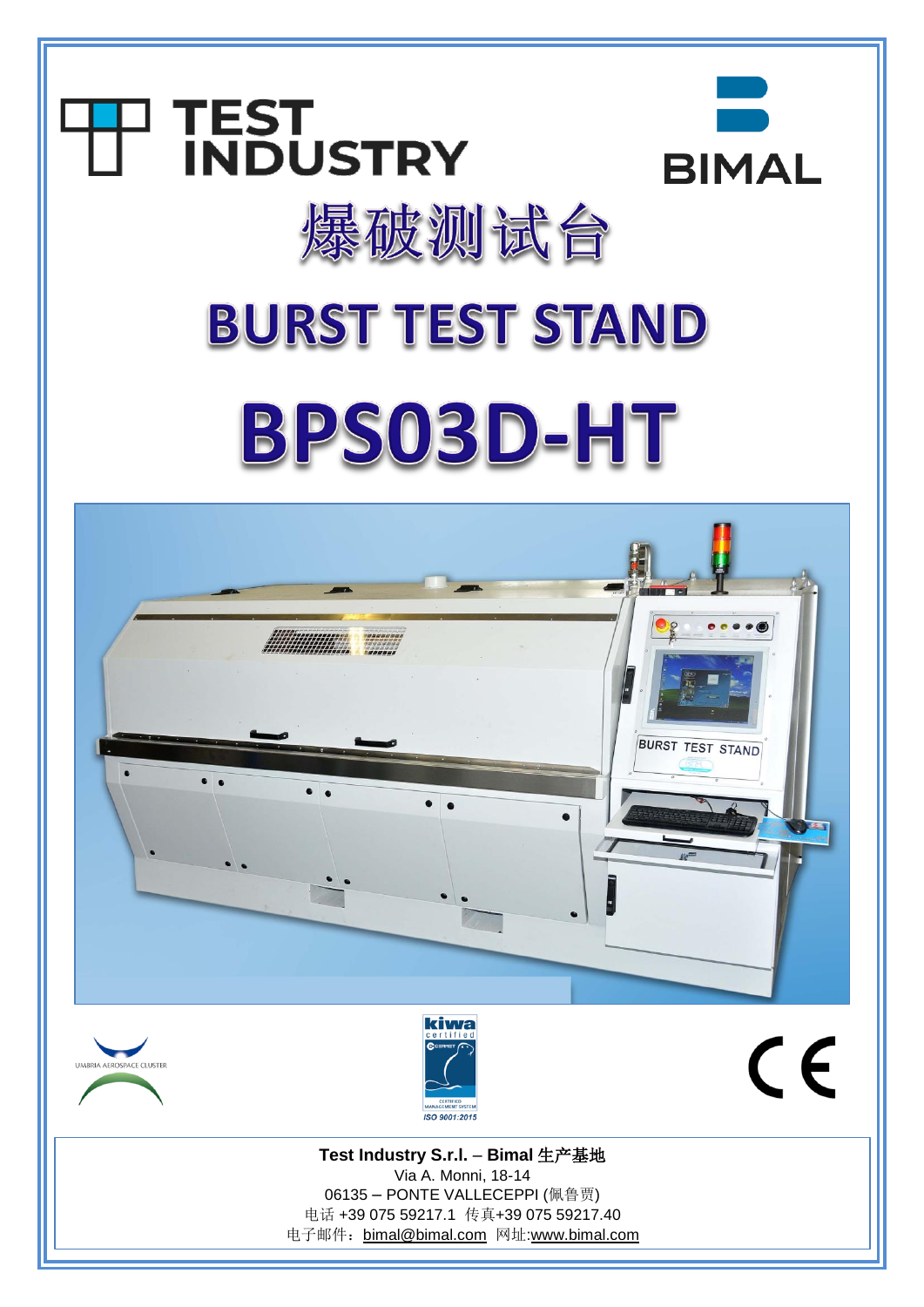

**BPS03D-HT** 是用来对柔性软管、管子、接头、快速接头、阀门等进 行爆破测试或加压测试的测试台。 此测试台使用液压油。 此机器可通过选项进行: - 爆破和/或加压测试**;** 此装置使用特殊的液压回路,根据以下规范建立一个由固定相位和带 受控压力梯度的压力等级组成的测试周期:

## SAEJ343 - DIN20024 - ISO18869 - ISO1402。

连接系统由两个歧管组成,一个是固定装置,另一个则是移动装置, 移动歧管安装在一个重型导轨上,可以承受爆破的力量。

所有类型的接头都可以牢固地固定在歧管上,因此,完全可以使用本 产品未包括的适用适配器。

需要注意被测部件的总体体积;部件的体积必须保持在测试台的最大 性能范围内,才能获得所需的压力梯度。

- 此测试台的循环可以:
- 要设置压力形状,可以编辑点对(时间-压力)。
- 用视觉流量指示器加油和泄油
- 压力保持(无时间限制)
- 部件爆破

## 技术规格:

- 压力测试:从 3/4 bar (43/58 psi)至 300 bar (4,351 psi)
- 流量输送:10 lt/1' (2.6 GPM)
- 歧管连接:2" BSP
- 最高油温:150°C (302°F)

供货包括:

- $\bullet$  2 个适配器, 用于公接头 2"
- $\bullet$  2 个适配器, 用于公接头  $\chi$ "
- 测试舱尺寸:2.490 (98") x 670 (26") x 790 (31") mm (长; 深; 高)

#### 仪表**:**

• 压力传感器 f.s.400 bar (5,800 psi), 等级 0,25% f.s.

#### 选项:

- a) 盲部件测试回路(即半耦合)
- b) 验证测试
- c) 用真空系统快充软管(软管 > 1-1/4") 仅可在室温下使用

## 安全装置:

- 联锁装置,避免在开门状态下运行测试
- 如果门开着将无法开始加压
- 测试舱包壳在测试区域配备金属覆层,可吸收迸射和液体泄漏
- 应急按钮

#### 电源:

- 标准电源:400 VAC 50 Hz 14 kVA
- (60 Hz 和其它电压可应要求提供)
- 压缩空气

## 重量和尺寸**:**

- 3.250 (128") x 1.520 (60") x 1.700 (67") mm (长; 深; 高)
- 高 = 1.900 mm (75")带柱灯
- 歧管间连接的最大距离:1.646 mm (64.8")
- 净重 1.500 kg (3,300 lbs.)

# 颜色:

• 标准: 灰色 Bimal RAL 7035

## 供货内不包括流体和适配器



**BPS03D-HT** is a Test Stand for burst test or pressurize test of flexible hoses, pipes, fitting, quick couplings, valves, etc.

The Test Stand uses hydraulic oil. The machine with its optional, is able to run:

- **burst** and/or **pressurize tests;**

This unit uses a special hydraulic circuit with which it can create a test cycle composed by stationary phases and pressure ramps with **controlled pressure gradient** according with the following Norms: SAEJ343 - DIN20024 - ISO18869 - ISO1402.

The connection system is composed by two manifolds, one of them is fix and the other is mobile, the mobile manifold is installed on a heavy duty guide able to withstand the forces due to the burst.

All fittings type can be firmly fixed to the manifolds, it is enough to use suitable and appropriate adapters not included in this offer.

It is necessary to pay attention on the total volume of the component under test; the volume of the components has to stand within the maximum test stand performances in order to obtain the whished pressure gradient.

The cycle of the Test Stand allows:

- To set up the pressure shape, it is possible by editing pairs of points (time-pressure).
- Filling and bleeding with visual flow indicator
- Pressure keeping (without time limit)
- Burst of component

## **TECHNICAL SPECIFICATIONS:**

- Pressure Test: from 3/4 bar (43/58 psi) up to 300 bar (4,351 psi)
- Flow delivery:10 lt/1' (2.6 GPM)
- Manifold connection: 2" BSP
- Maximum oil temperature: 150°C (302°F)

#### Supply includes:

- 2 adapters for male fittings 2"
- 2 adapters for male fittings 1/4"
- Test chamber size: 2.490 (98") x 670 (26") x 790 (31") mm (l; d; h)

#### **INSTRUMENTS:**

• Pressure transducer f.s. 400 bar (5,800 psi), cl 0,25% f.s.

### **OPTIONS:**

a) Circuit for test on blind components (i.e. semi-couplings)

b) Proof test c) Quick hoses filling with vacuum system (hoses > 1-1/4") – can be

used only at room temperature

## **SAFETY DEVICES:**

- Interlock avoids to run the test with open doors
- It is impossible to start pressurization if the door is open
- Chamber clad with metal covers of the test area to absorb shots and fluid leakages
- Emergency push-button

#### **POWER SUPPLY:**

- Electric Standard Supply: 400 VAC 50 Hz 14 kVA (60 Hz and other voltages available on request)
- Compressed Air

#### **DIMENSIONS AND WEIGHT:**

- 3.250 (128'') x 1.520 (60") x 1.700 (67'') mm (l; d; h )
- $\bullet$  h = 1.900 mm (75") with column lights
- Maximum distance between manifold connections: 1.646 mm (64.8'')
- Net Weight 1.500 kg (3.300 lbs)

### **COLOR:**

• Standard: Grey Bimal RAL 7035

### **Fluid and adapters are not included in the supply**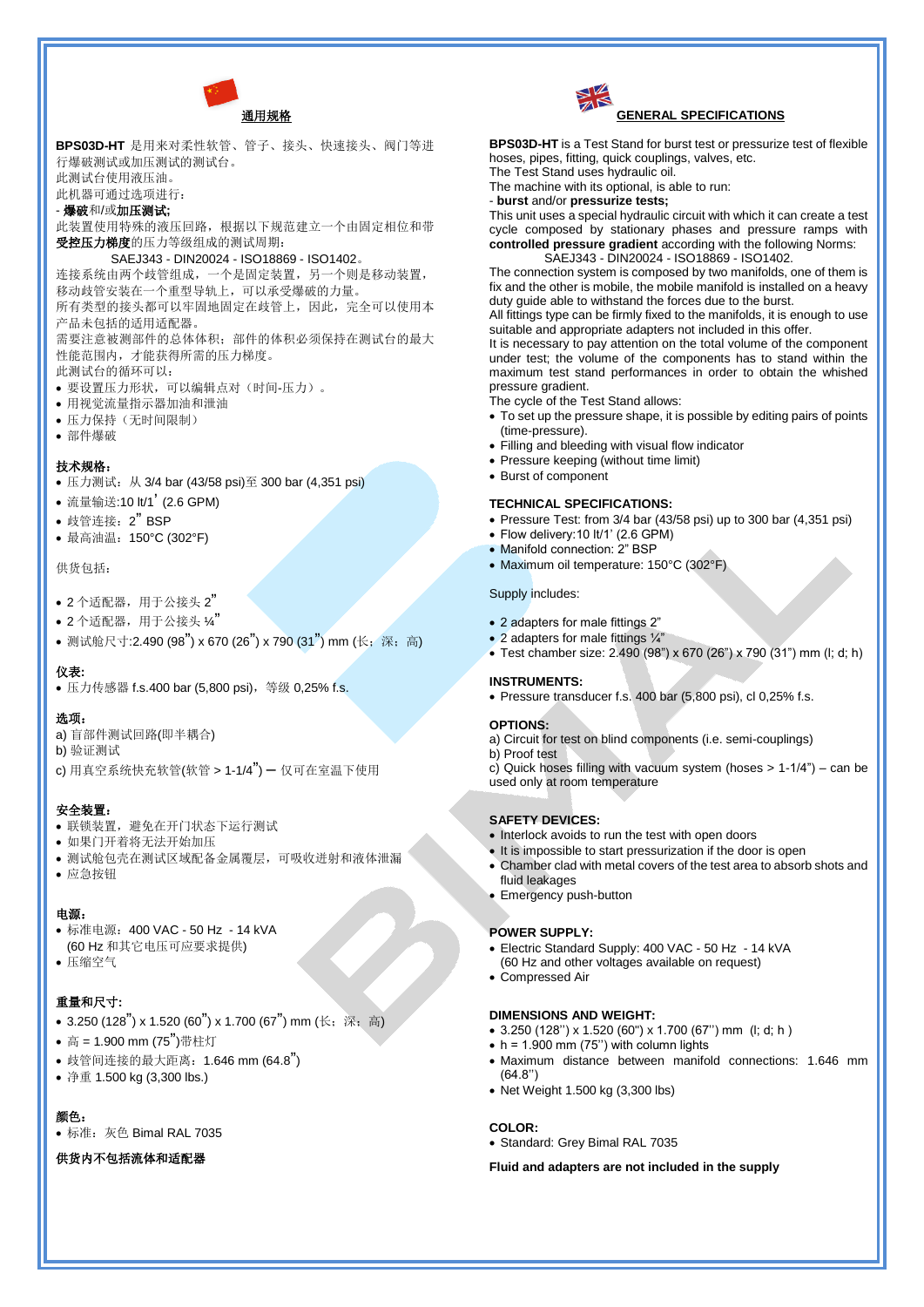本机配备了工业级 PC 和 National Instruments 的数据采集系 统。

Bimal 开发了一个专用 PC 软件, 可用于设置测试参数和打印 测试报告。请参阅以下操作员界面窗口来编辑点对(时间-压 力)。

The machine is equipped with an industrial PC, and a National Instruments acquisition data system.

Bimal has developed a dedicated PC software able to set the test parameters and print out the test reports. See below the operator interface window to edit pairs of points (timepressure).



本测试台符合工业 **4.0** 的要求,通过互联网连接,它可以: - 以 XML 格式的文件通过 REST 协议与外部软件接口, 以便获 取有关机器状态的信息,并执行对机器的操作控制和管理 (**Web** 服务)

使用我们技术人员的**远程辅助**服务,可以选择通过智能眼镜 的增强现实

- 以与公司网络许可和授权兼容的方式获得机器的**远程控制** 

The test stand meets the requirements of **Industry 4.0**, because through an internet connection, it allows:

- To interface with external software through REST protocol via files in XML format, in order to obtain information on the status of the machine and carry out operations of control and management of the same (**Web Service**)

- To use the **Remote assistance** service from our technicians, optionally also in **augmented reality** by means of **smart glasses**

- To obtain **remote control** of the machine, in a way compatible with the permits and authorizations of the corporate network

这些图片显示加压周期的不同示例:恒定梯度至爆破压力;斜升至工作压力再至固定压力,然后再斜升至爆破压力;各种压力斜 坡的自定义波形



The images show different examples of pressurizing cycles: constant gradient up to burst pressure; ramp up to working pressure then stationary pressure and then ramp up to burst pressure; customized wave form with various ramp of pressure

注意:降低压力斜坡仅可运行高压测试

**Note:** Decreasing pressure ramp performable only running the high pressure tests